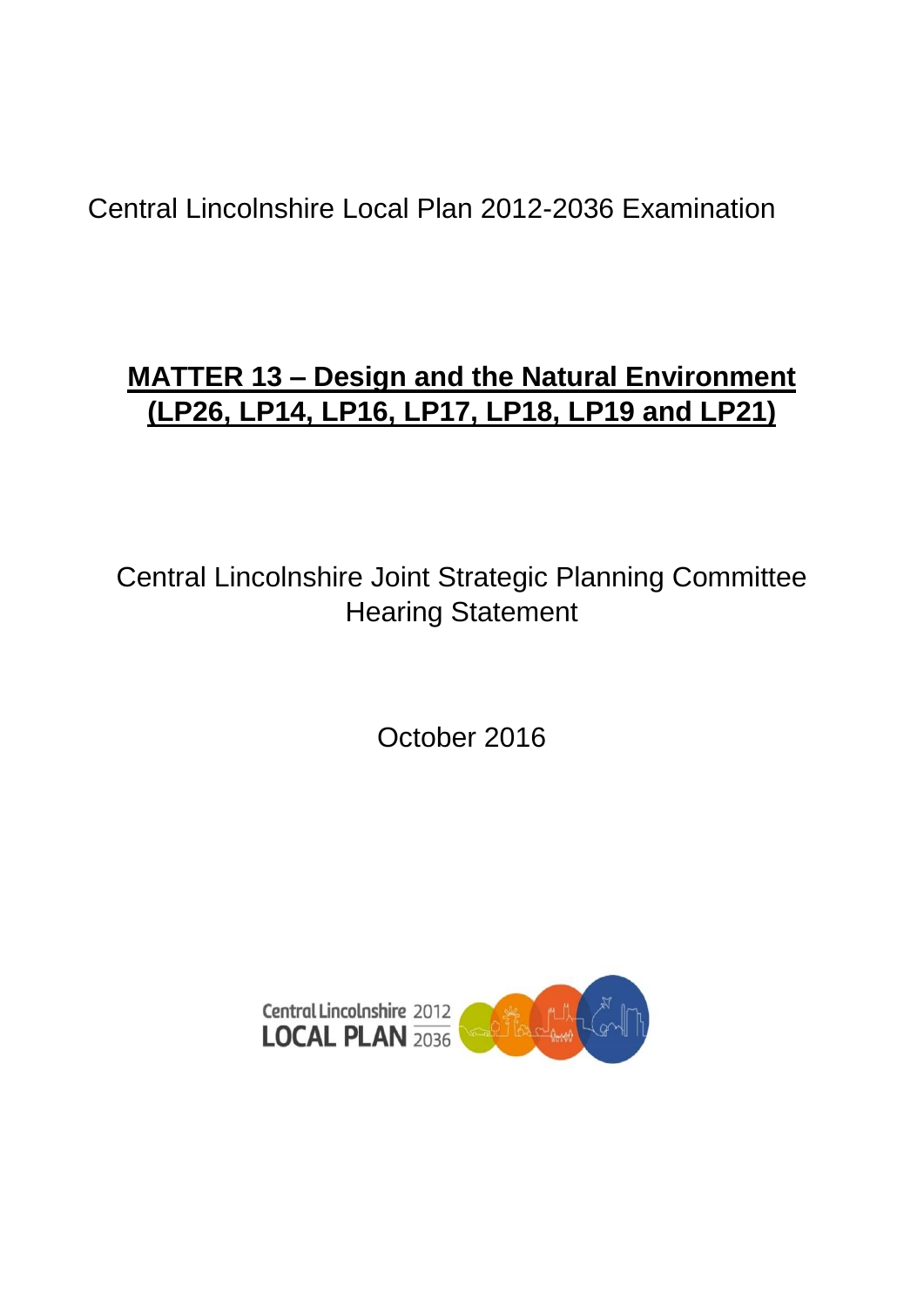# **MATTER 13 – Design and the Natural Environment (LP26, LP14, LP16, LP17, LP18, LP19 and LP21)**

*Issue 13a – Design – Policy LP26*

*Q1. It is possible for a development proposal to both 'respect' and 'enhance' local distinctiveness? Is this consistent with paragraph 60 of the framework which states that it is proper to seek to promote or reinforce local distinctiveness? Policy LP26k also requires materials to 'reinforce or enhance'. To be effective is a more consistent approach needed?*

The Committee accept that the opening paragraph under sub heading 'Design Principles' could be misused (for example, if the 'local distinctiveness' of an area was currently very poor, you wouldn't want a development proposal to necessarily 'respect' it, which is what the policy states). It is therefore suggested (modification Main/SC/9) the wording be amended to:

"All development **proposals** must respect and enhance **take into consideration** the character and local distinctiveness of the area **(and enhance or reinforce it, as appropriate)** and create a sense of place."

The above changes would make the policy more consistent with the NPPF as well as consistent with criteria k of the policy,

# *Q2. What is the justification for preventing development that results in ribbon development or extends existing linear features of a settlement? How does this relate to Policies LP2 and LP4 of the Local Plan which allows for new development on the edges of a settlement, and residential allocations?*

LP26e is considered to reflect the core planning principle within the NPPF that states that planning should "*actively manage patterns of growth to make the fullest possible use of public transport, walking and cycling, and focus significant development in locations which are or can be made sustainable*". The policy seeks to prevent unrestrained urban sprawl along roads and to promote compact urban forms.

It is not considered to conflict with Policies LP2 (particularly paragraph 2) and LP4 of the Local Plan, but is necessary wording to ensure LP2 and LP4 (and the linked matter of no development envelopes on the Policies Map) are not potentially abused by never ending applications for frontage development in the countryside along approach roads to settlements.

# *Q3. Should Policy LP26m-u require applicants to consider amenity issues in relation to the construction phase? If the effects of construction were adverse in respect of these criteria would planning permission be refused?*

The policy already does this.

The second paragraph, under the sub-heading 'Amenity Considerations' explicitly says '…both the *construction* and life of the development' [Committee's emphasis added]

# *Q4. What is a 'bad neighbour' for the purpose of Policy LP26? Is this precise enough? Is the policy effective in this regard?*

'Bad neighbour' for the purpose of Policy LP26 is used as a single, generally accepted term which applies to uses that are likely to have a negative impact on the amenity of a neighbouring property. We are not aware of a current legal definition (though it was commonly accepted to mean the list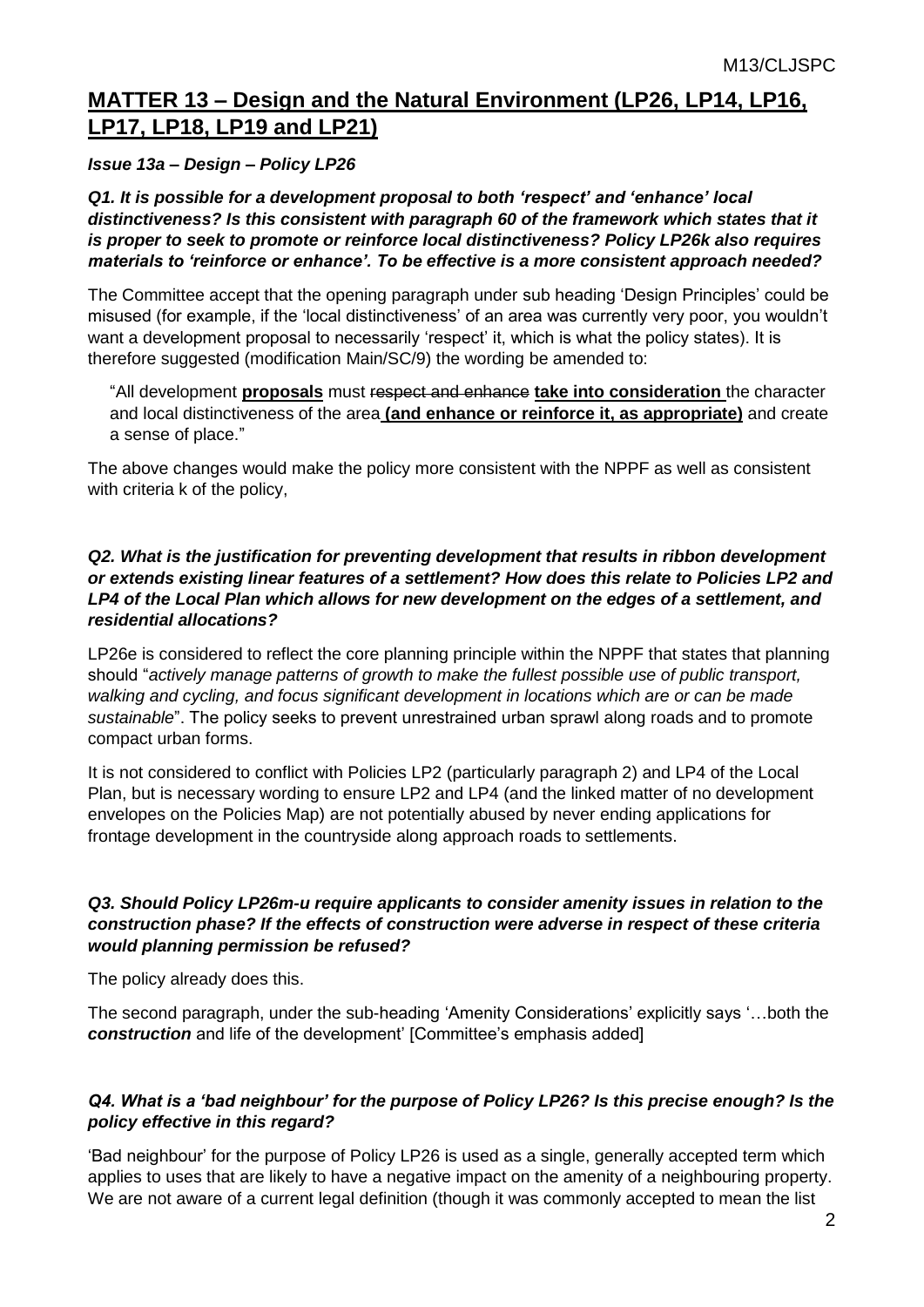as set out by the now revoked Article 11 of the GDO 1988 – see box at end of this answer – with para 14 of Circ 15/92 stating that "*with the revocation of Article 11 of the GDO there is no longer a list of development classified as "bad neighbour". It will be the responsibility of local planning authorities to decide on a case by case basis…*").

The policy seeks to acknowledge that such 'bad neighbour' uses exist and need to be accommodated and that their continued operation should not be compromised by a neighbouring use that may generate complaint and potentially interfere with their normal operation.

The Committee does not feel it necessary to include further wording in the Local Plan (or the Glossary), but if the Inspector disagrees, then Article 11 of the 1988 GDO appears a sensible list from which, it is suggested, examples could be taken to illustrate to the reader what sort of development might constitute a 'bad neighbour'.

# *Extract of The Town and Country Planning General Development Order 1988*

**11.**—(1)The following classes of development are designated for the purposes of section 26 of the Act (publication of notices as to applications)—

(a)the construction of buildings for use as public conveniences;

(b)the construction of buildings or other operations or the use of land for the disposal of waste materials or the use of land as a scrap yard;

(c)the winning or working of minerals or the use of land for mineral working deposits;

(d)the construction of buildings or other operations or the use of land for retaining, treating or disposing of sewage, trade waste or sludge (other than the laying of sewers, the construction of pumphouses in a line of sewers or the construction of septic tanks and cesspools serving single dwellinghouses, single buildings or single caravans in which not more than ten people will normally reside, work or congregate, and works ancillary thereto);

(e)the construction of buildings to a height exceeding 20 metres;

(f)the construction of buildings or the use of land for the purposes of a slaughter-house or knacker's yard or for killing or plucking poultry;

(g)the construction of buildings or the use of land for the purposes of a casino, a funfair or a bingo hall, a theatre, a cinema, a music hall, a dance hall, a skating rink, a sportshall, a swimming bath or gymnasium (not forming part of a school, college or university), or a Turkish or other vapour or foam bath;

(h)the construction of buildings or the use of land as a zoo or for the business of boarding or breeding cats or dogs;

(i)the construction of buildings or the use of land for motor car or motorcycle racing, including trials of speed;

(j)the construction of a stadium;

(k)the use of land as a cemetery or crematorium.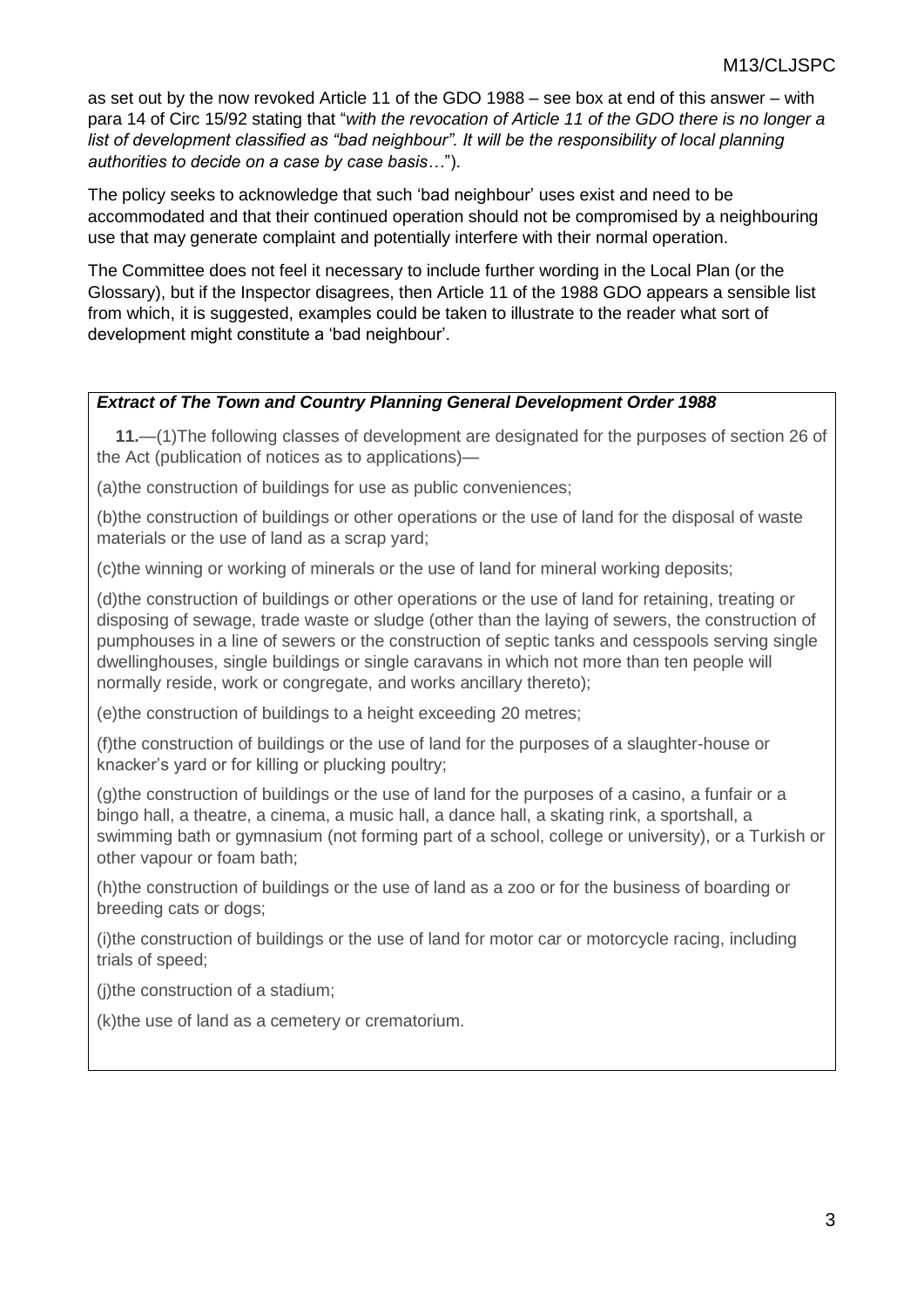# *Issue 13b – Landscape, Townscape and Views – Policy LP17*

#### *Q5. How have the Areas of Great Landscape Value been determined? What evidence are the designations based on?*

The Areas of Great Landscape Value are carried over from the adopted Local Plans for the area. They have been informed by the West Lindsey Landscape Character Assessment (E037) and the North Kesteven Landscape Character Assessment (E036).

They are long standing designations, have been used effectively, and we are not aware of any fundamental concern with their designation or use.

#### *Q6. Are the designations justified, effective and consistent with national policy? Are there any significant factors that indicate that any sites or areas should not have been designated?*

Yes – they are justified, effective and consistent with national policy.

No - there aren't any significant factors that indicate that any sites or areas should not have been designated

#### *Q7. Are there any areas where evidence-based documents recommended inclusion as part of an Area of Great Landscape Value that were not taken forward into the Local Plan? If not, why not? Is this justified?*

No. They are simply carried forward from the existing adopted Local Plans.

#### *Q8. What is the justification for including land at Urban Street, Bracebridge Heath (site CL416) within an Area of Great Landscape Value?*

The land was designated for such value under the existing Local Plan.

However, the wider value of this area has recently been reassessed as part of the Green Wedges review. It is identified as Zone C2 in the Green Wedge Evidence Report review (PS.EVR22 – appendix, with particular reference to paragraphs 5.123-5.140).

# *Q9. For purposes of Policy LP17 how are 'key local views and vistas' defined? Does this give certainty to decision makers, developers and communities? Is the policy effective in this regard?*

For Gainsborough – see Matter 10 Q2 response.

For Sleaford – see Matter 11 Q2 response

For Lincoln – see Policy LP29

More generally, it would be inappropriate for the Local Plan to set out 'key local views and vistas' for all settlements in Central Lincolnshire or other potential development area. The policy wording is flexible and appropriate, and will ensure both the development promoter and the decision maker determines what is a key local view or vista (possibly assisted by evidence in, for example, a Conservation Area Appraisal, Lincoln Townscape Assessment 2012, the Green Wedge Review (PS.EVR22-appendix), Landscape Character Assessments (E036 and E037), the Green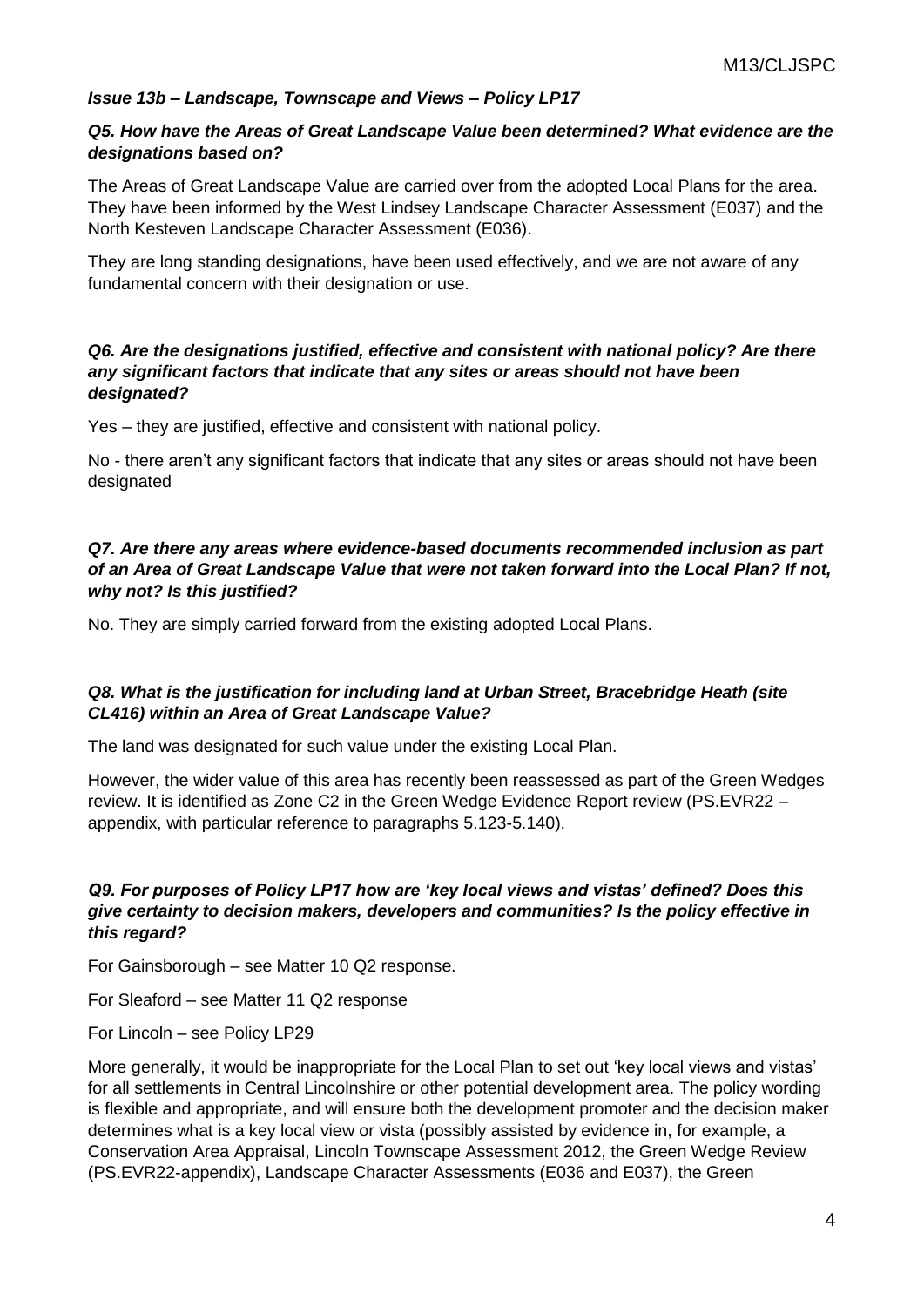Infrastructure Study (E038) or a Neighbourhood Plan), and whether such views and vistas have been appropriately preserved or enhanced.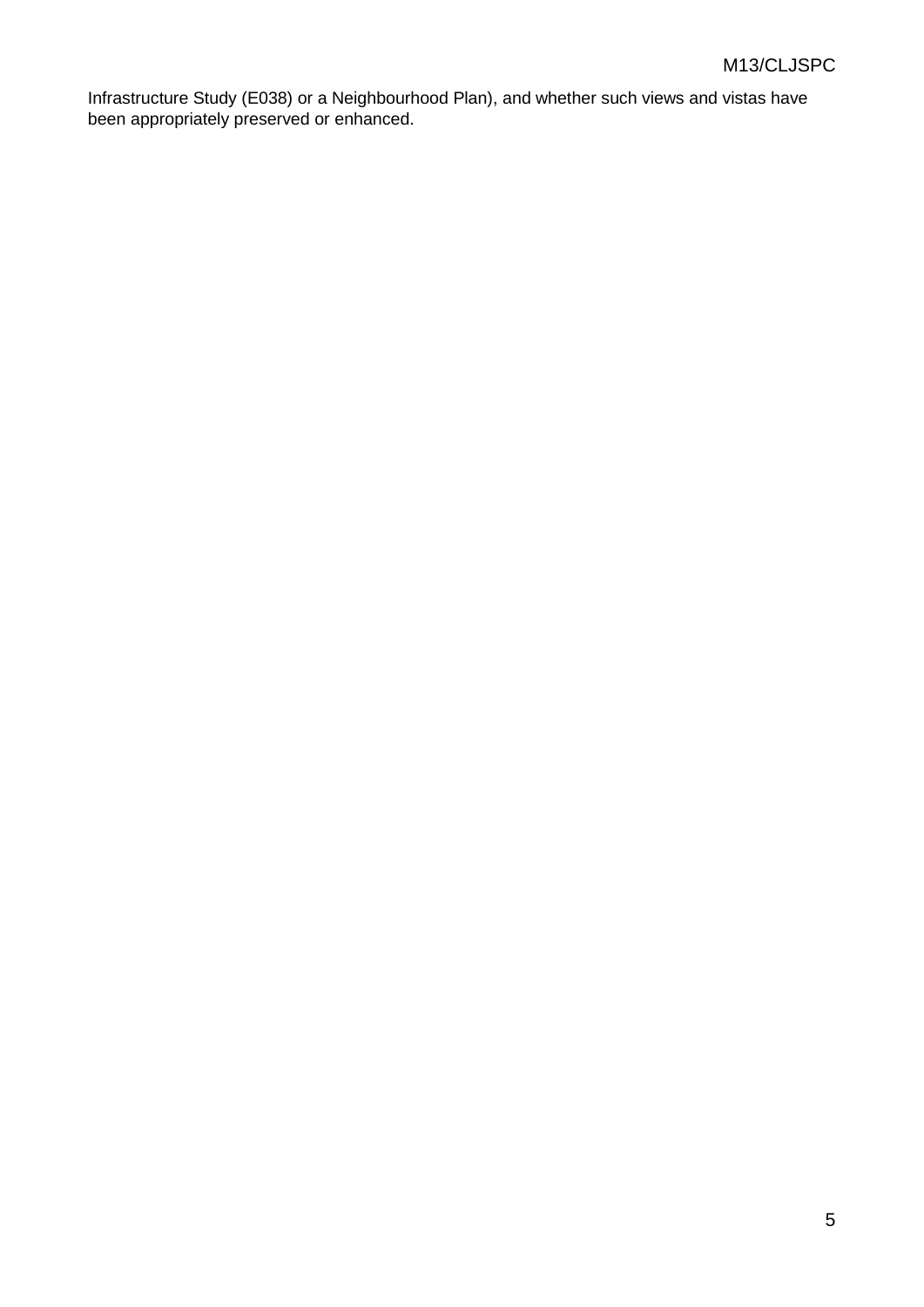# *Issue 13c – Climate Change and Renewable Energy – Policies LP18 and LP19*

*Q10. The Written Ministerial Statement of 25 March 2015 states that local planning authorities should not set in their emerging Local Plans any additional local technical standards or requirements relating to the construction, internal layout or performance of new dwellings. Does Policy LP18 introduce any new standards relating to the construction of buildings that are inconsistent with national planning policy?*

No.

Policy LP18 seeks to encourage developers to 'take account of' means that help to reduce demand, 'take opportunities' to use sustainable materials and minimise waste, suggest where development 'could' provide site based decentralised or renewable energy infrastructure and where development 'could provide' for carbon off-setting.

The opening part of the policy uses the phrase 'development proposals will be considered more favourably' rather than, for example, 'development proposals must…'

The Policy therefore:

- seeks to encourage developers to meet the challenge of climate change as detailed in paragraphs 93-97 of the NPPF;
- acknowledges that weight will be given to proposals which make a contribution to one or more of the matters listed in the policy;
- but does not introduce any new compulsory standards relating to the construction of buildings that would be inconsistent with national planning policy.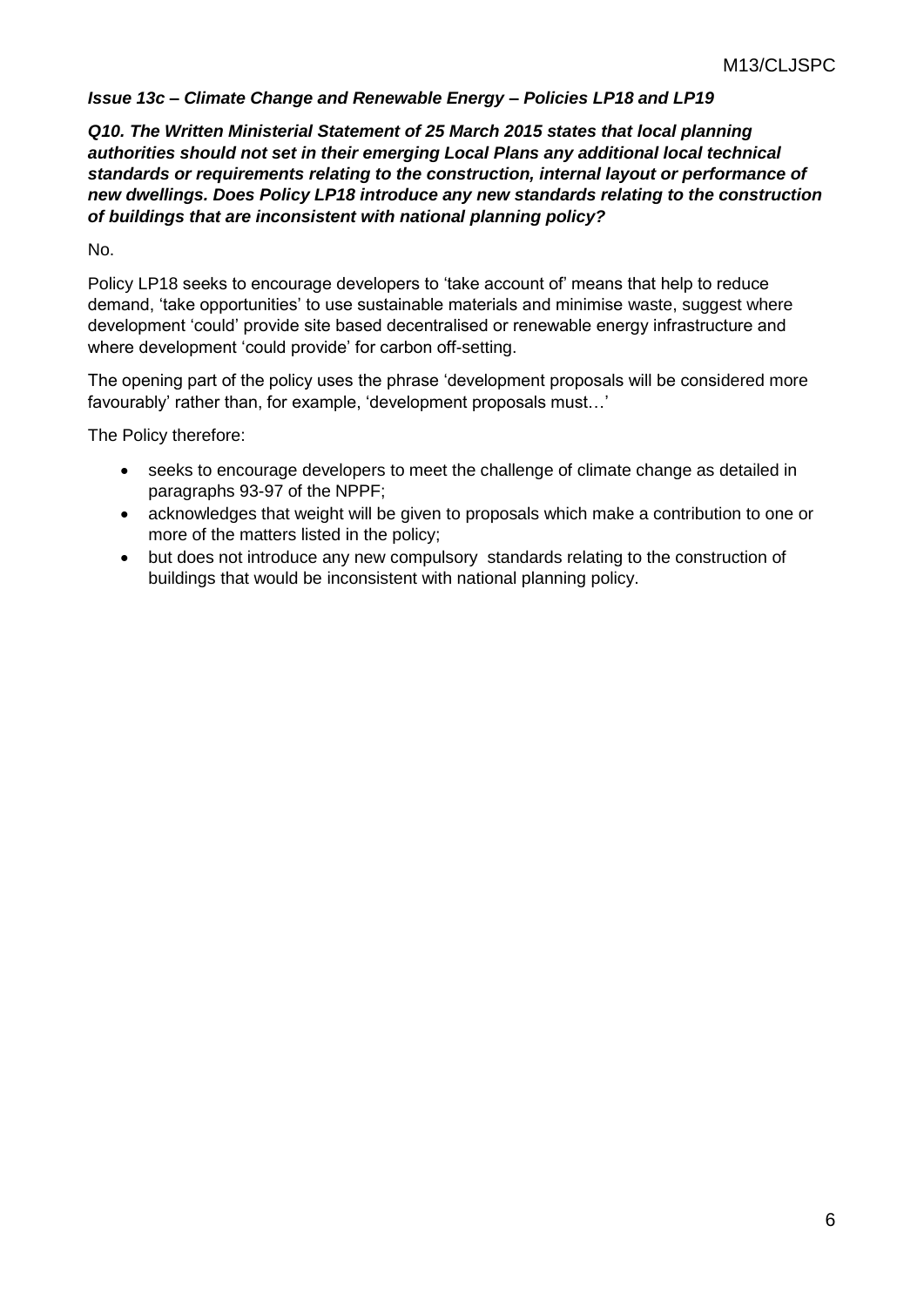#### *Issue 13d – Water Resources and Flooding – Policy LP14*

*Q11. The PPG states that all new homes already have to meet the mandatory national standard in the Building Regulations of 125 litres/ person/ day. Where there is a clear local need, local planning authorities can set out Local Plan policies requiring new dwellings to meet the tighter Building Regulations requirement of 110 litres/ person/ day (Ref ID 56-014- 20150327). Is the standard of 110 litres/ person/ day in Policy LP14 justified on available, upto-date evidence?*

Yes.

Central Lincolnshire lies within the East Midlands area of serious water stress as identified by the "Water Stressed Areas – Final Classification" report (2013) where drought is identified as a cause for concern. Anglian Water's Resources Management Plan (2015) identifies a 25 year plan for maintaining the supply-demand balance and whilst not forecasting an immediate deficit does include a number of demand management schemes as a means of maintaining this balance. This is reflected in the most up to date water cycle study for Central Lincolnshire (E023B). The Greater Lincolnshire Local Enterprise Partnership (GLLEP) have a stated priority to deliver water efficiency measures and particularly highlight the need to explore opportunities to adopt tighter standards and have produced a Water Management Plan.

In order to support the aims of the Anglian Water's Resources Management Plan, the stated priorities of the GLLEP and in response to EA comment on the Local Plan and in consultation with the EA and Anglian Water, the Committee has appropriately pursued the higher water efficiency standards in the Local Plan.

This response is supported by a Statement of Common Ground between the Committee, the EA and Anglian Water (see separate document).

# *Q12. Is the requirement to meet the tighter standard location specific, or does it apply to proposals across Central Lincolnshire? If so, is there a need for a higher requirement across the whole area?*

Up to date evidence, as listed above, identifies water resources to be an issue across the Anglian Water area although there are areas within Central Lincolnshire where the situation is more significant. However, management of water resources needs to be seen over a wider spatial area and is an approach taken by both the Environment Agency and the Water Companies. Applying separate standards across the area may also complicate the planning and development process (especially Building Regulations) and be counterproductive to wider objectives of securing supplies of water for people, businesses and agriculture (stimulating and supporting growth).

# *Q13. The PPG also states that it will be for a local planning authority to establish a clear need based on, amongst other things, a consideration of the impact on viability and housing supply of such a requirement. Has this been done? Will the standard of 110 litres/ person/ day be viable?*

When discussing the possible need to include a higher water efficiency standard with the relevant bodies, reference was made to the [2014 Department for Communities and Local Government](https://www.gov.uk/government/uploads/system/uploads/attachment_data/file/353387/021c_Cost_Report_11th_Sept_2014_FINAL.pdf)  [Housing Standards Review\\*](https://www.gov.uk/government/uploads/system/uploads/attachment_data/file/353387/021c_Cost_Report_11th_Sept_2014_FINAL.pdf) which states that delivery of the tighter Building Regulations requirement of 110 litres/ person/ day would cost up to £9 per dwelling. The breakdown for individual dwellings is identified on *Table 26 – Water standards costs summary* (p27). At £9, the cost is therefore negligible and is not considered to have any impact on development viability.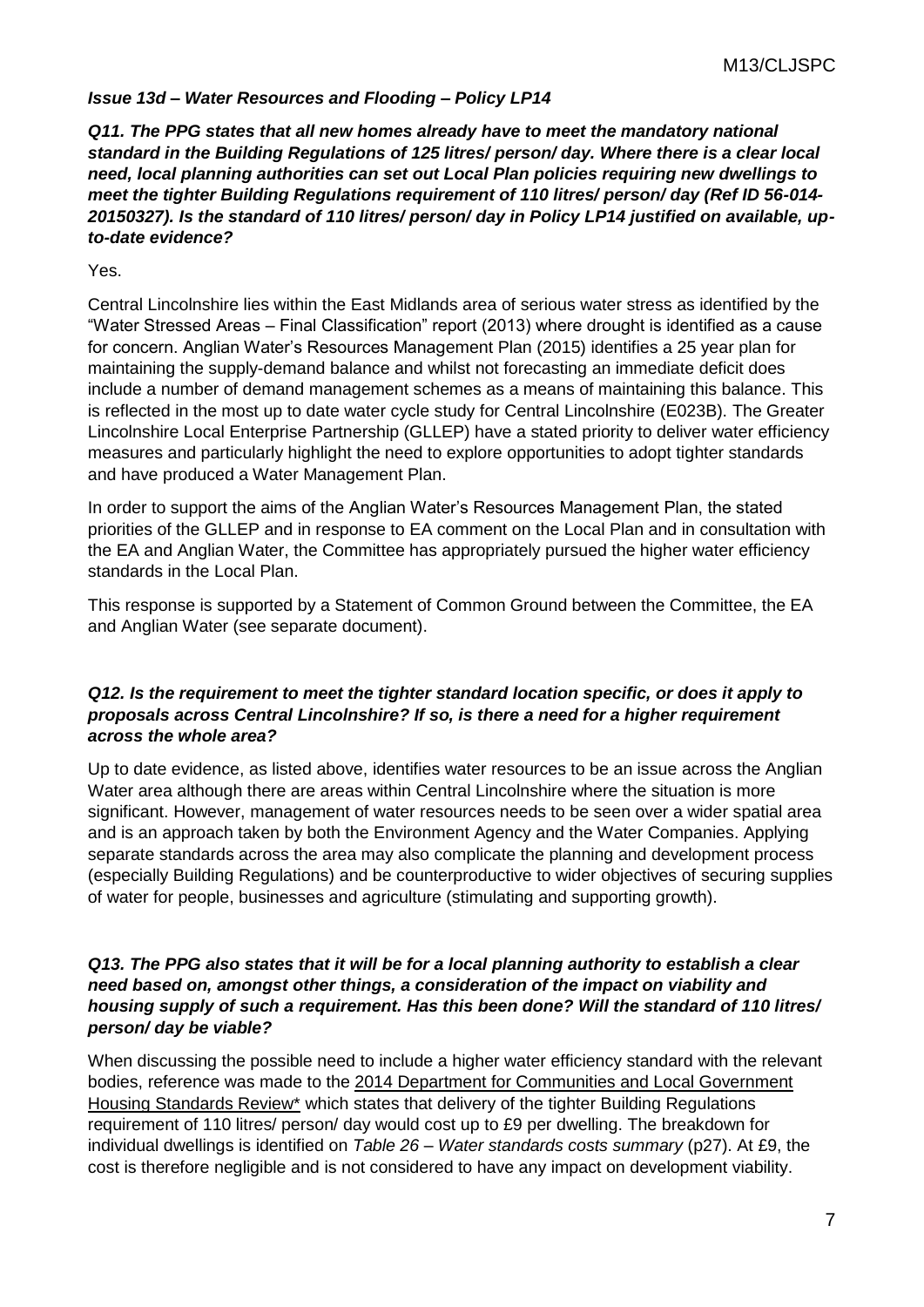\*[\(https://www.gov.uk/government/uploads/system/uploads/attachment\\_data/file/353387/021c\\_Cost](https://www.gov.uk/government/uploads/system/uploads/attachment_data/file/353387/021c_Cost_Report_11th_Sept_2014_FINAL.pdf) [\\_Report\\_11th\\_Sept\\_2014\\_FINAL.pdf\)](https://www.gov.uk/government/uploads/system/uploads/attachment_data/file/353387/021c_Cost_Report_11th_Sept_2014_FINAL.pdf)

# *Q14. Is the Local Plan based on the most up-to-date Water Cycle Study and Strategic Flood Risk Assessment? Are updates to either document material to the Local Plan?*

The Local Plan is based on the most up-to-date Water Cycle Study, the Central Lincolnshire Water Cycle Study Update - June 2016 (E023B) and the most up-to-date Strategic Flood Risk Assessment, the Strategic Flood Risk Assessment Level 1 – April 2015 (E031) and the Strategic Flood Risk Assessment Level 2 – April 2016 (E031A). All of which are material to the Local Plan and have been taken into account.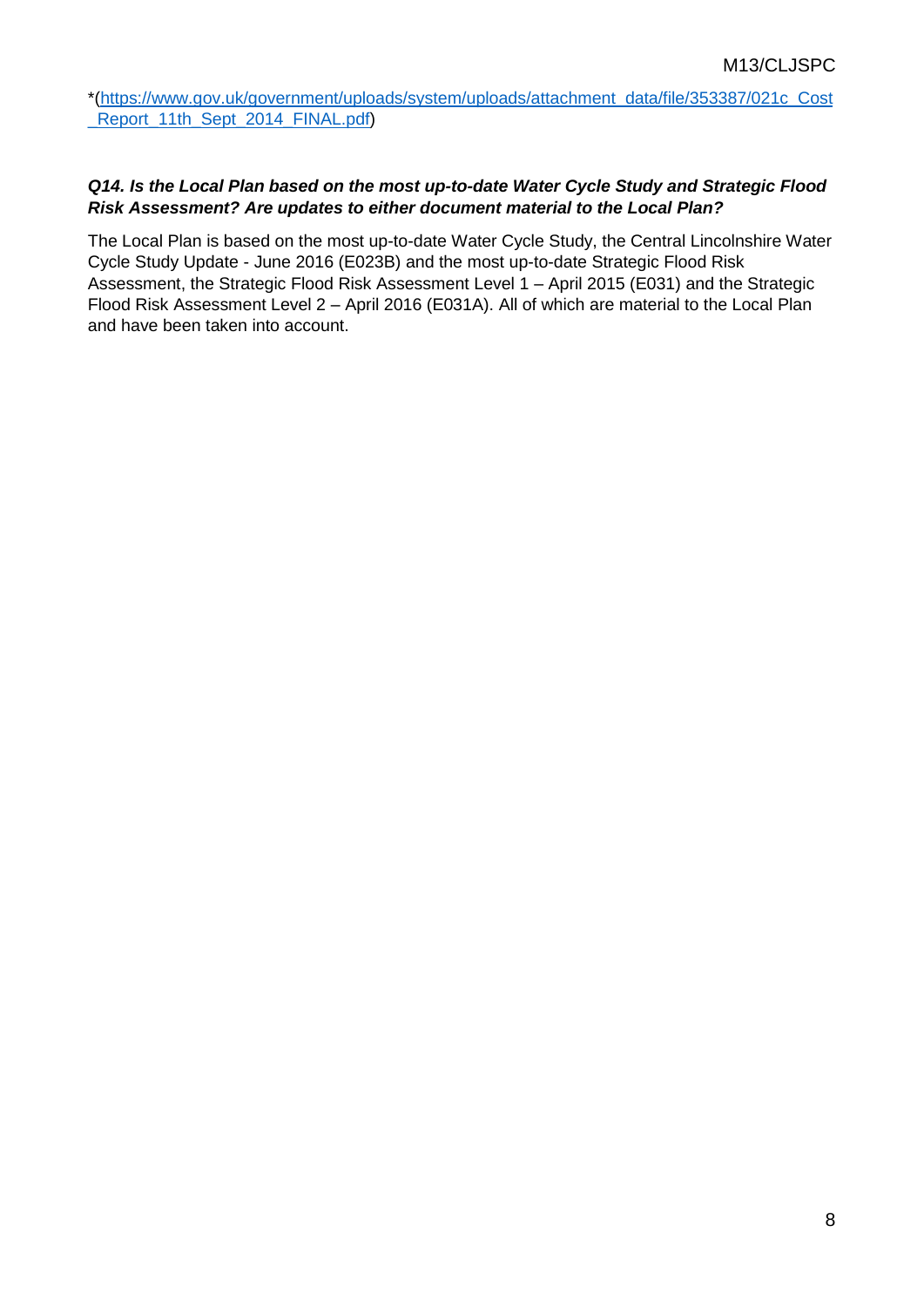#### *Issue 13e – Biodiversity – Policy LP21*

*Q15. Is Policy LP21 consistent with paragraph 117 of the Framework, in particular with regard to the need to plan for biodiversity at a landscape scale across local authority boundaries, and, identify and map components of the local ecological networks, including the hierarchy of international, national and locally designated sites of importance for biodiversity, wildlife corridors and stepping stones that connect them and areas identified by local partnerships for habitat restoration or creation?*

The Committee are of the opinion that Policy LP21 is fully consistent with paragraph 117 of the NPPF. Further information on the background to the development of the policy is provided in LP21 Biodiversity and Geodiversity Evidence Report (**PS.EVR21)**. Policy LP21 has been developed with input from Natural England, the Greater Lincolnshire Nature Partnership and the Lincolnshire Wildlife Trust. The Committee did not receive any objections from these bodies to the formal Proposed Submission consultation.

As identified in the Habitats Regulations Assessment (**E050A**), there are no international designated sites of importance for biodiversity within Central Lincolnshire. The location of nationally and locally designated sites (Nature Improvement Areas, National Nature Reserves, Sites of Special Scientific Interest and Local Nature Reserves) are shown on the Policies Map (**LP03 – Map**) with the exception of Local Sites. Local sites (which include Local Wildlife Sites, Local Geological Sites, Sites of Nature Conservation Interest and Regionally Important Geological Sites) are instead mapped and updated via an interactive map on the Central Lincolnshire website (see explanation in **PS.EVR21** paragraph 5.2, p3).

The Lincolnshire Biodiversity Action Plan (**E039**) and Geodiversity Action Plan identify priority habitats and species within and beyond Central Lincolnshire. As explained in paragraph 5.6.3 of the supporting text to Policy LP21, the Central Lincolnshire Biodiversity Opportunity Mapping Study (**E049**) maps the known areas of opportunity for habitat restoration or creation in Central Lincolnshire, an area spanning across three local authority boundaries. These opportunity areas were identified working in partnership with the Central Lincolnshire Local Authorities, Lincolnshire County Council, Natural England, Environment Agency, the Greater Lincolnshire Nature Partnership and the Lincolnshire Wildlife Trust. Consultation was undertaken with a range of stakeholders before the opportunity areas were finalised. Policy LP21 specifically refers to the Biodiversity Action Plan, Geodiversity Action Plan and Biodiversity Opportunity Mapping Study.

Additionally, there are other policies in the Plan which are relevant to LP21 and which demonstrate the identification and mapping of the local ecological network, including sites, wildlife corridors and stepping stones. These are Policy LP20 Green Infrastructure Network (where the Green Infrastructure network and opportunities for enhancement are mapped in the Central Lincolnshire Green Infrastructure Study (**E038**)), Policy LP22 Green Wedges (shown on the Policies Map) and Policy LP23 Local Green Space and other Important Open Space (shown on the Policies Map).

# *Q16. What is the definition of 'major development' for the purposes of Policy LP21? To be effective does this need to be set out in the Plan? The supporting text refers to 'large scale major development schemes'. Is this the same? Is a consistent approach required?*

The Committee accepts that, at present, the wording of LP21 at para 4 is open to potential confusion or misinterpretation. As such, the following amendments are proposed (suggested modifications Main/SC/10, Main/SC/11 and Minor/SC/14):

Policy LP21, para 4: